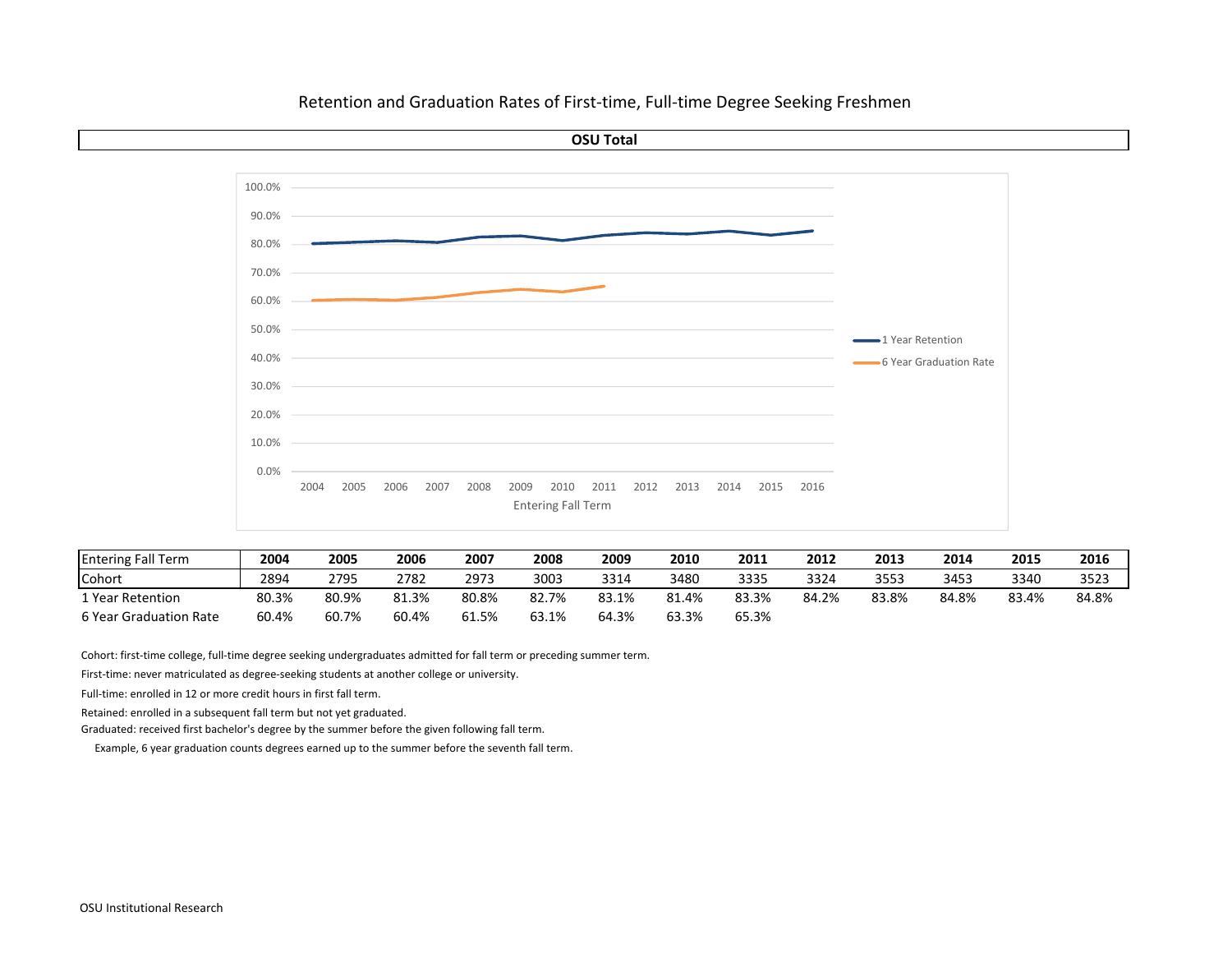

| <b>Entering Fall Term</b> | 2004  | 2005  | 2006  | 2007  | 2008  | 2009  | 2010  | 2011  | 2012  | 2013  | 2014  | 2015  | 2016  |
|---------------------------|-------|-------|-------|-------|-------|-------|-------|-------|-------|-------|-------|-------|-------|
| Female                    | 1408  | 1359  | 1356  | 1436  | 1421  | 1621  | 1679  | 1599  | 1582  | 1706  | 1689  | 1597  | 1735  |
| Female 1 yr Ret           | 80.6% | 81.4% | 81.5% | 83.4% | 82.0% | 84.3% | 81.5% | 84.4% | 84.6% | 84.9% | 85.7% | 82.5% | 85.1% |
| Female 6 yr Grad          | 61.0% | 63.0% | 63.2% | 65.5% | 65.1% | 67.7% | 67.4% | 69.5% |       |       |       |       |       |
| Male                      | 1486  | 1436  | 1426  | 1537  | 1582  | 1693  | 1801  | 1736  | 1742  | 1847  | 1764  | 1743  | 1788  |
| Male 1 yr Ret             | 80.1% | 80.4% | 81.2% | 78.3% | 83.3% | 81.9% | 81.4% | 82.3% | 83.8% | 82.7% | 83.8% | 84.2% | 84.6% |
| Male 6 yr Grad            | 59.8% | 58.5% | 57.7% | 57.6% | 61.4% | 61.0% | 59.5% | 61.5% |       |       |       |       |       |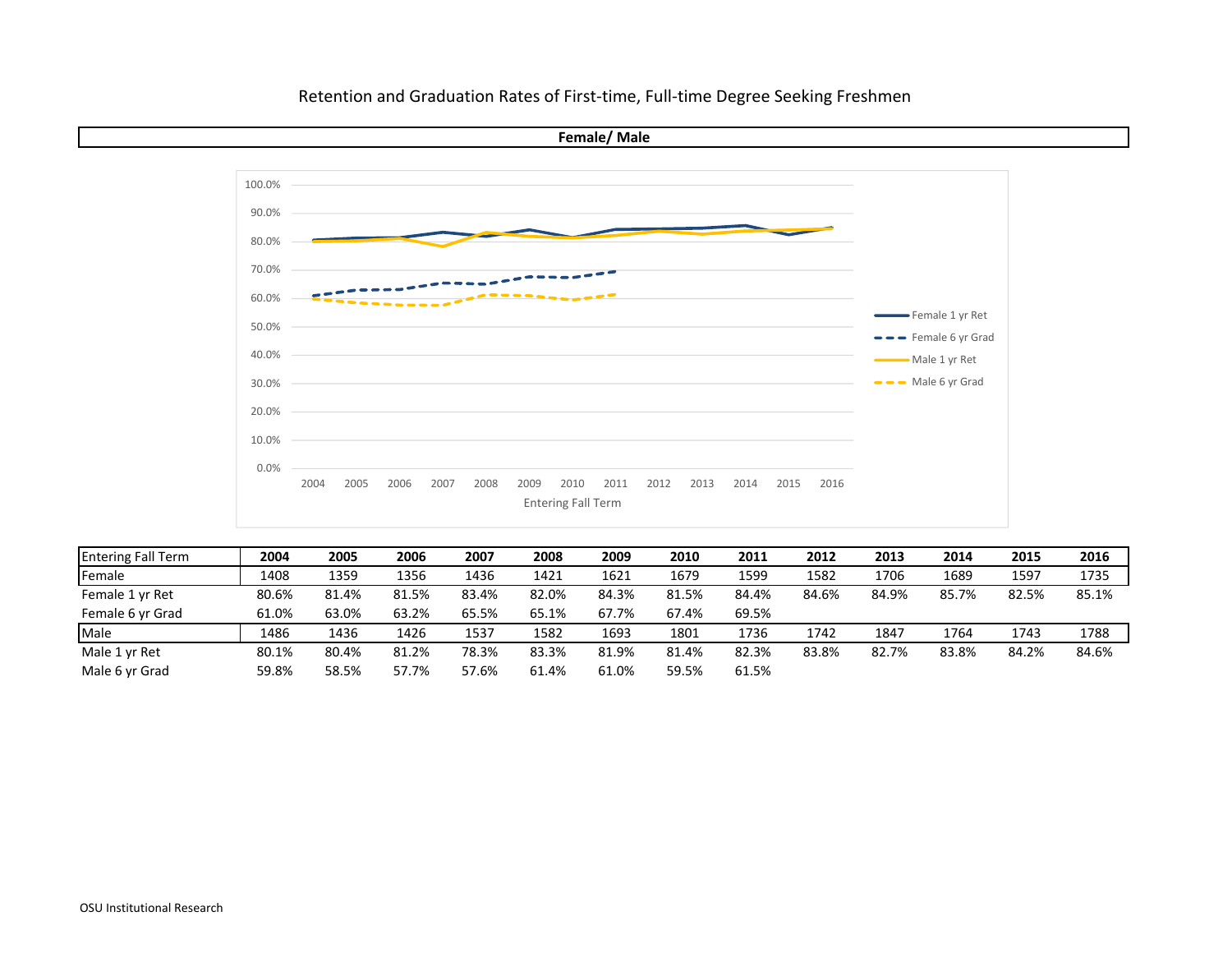



| <b>Entering Fall Term</b> | 2004  | 2005  | 2006  | 2007  | 2008  | 2009  | 2010  | 2011  | 2012  | 2013  | 2014  | 2015  | 2016  |
|---------------------------|-------|-------|-------|-------|-------|-------|-------|-------|-------|-------|-------|-------|-------|
| Resident                  | 2590  | 2483  | 2407  | 2433  | 2492  | 2588  | 2551  | 2459  | 2490  | 2633  | 2591  | 2546  | 2515  |
| Resident 1 yr Ret         | 80.8% | 81.6% | 81.0% | 81.6% | 83.3% | 83.6% | 81.7% | 83.1% | 84.7% | 84.5% | 86.1% | 84.2% | 86.2% |
| Resident 6 yr Grad        | 60.7% | 61.3% | 60.2% | 62.6% | 64.2% | 65.3% | 64.4% | 64.8% |       |       |       |       |       |
| Non-Resident              | 304   | 312   | 375   | 540   | 511   | 726   | 929   | 876   | 834   | 920   | 862   | 794   | 1008  |
| Non-Resident 1 yr Ret     | 76.6% | 75.3% | 83.5% | 77.2% | 79.5% | 81.1% | 80.6% | 83.8% | 82.6% | 81.7% | 80.7% | 80.5% | 81.4% |
| Non-Resident 6 yr Grad    | 57.9% | 55.8% | 61.9% | 56.3% | 58.1% | 60.7% | 60.5% | 66.9% |       |       |       |       |       |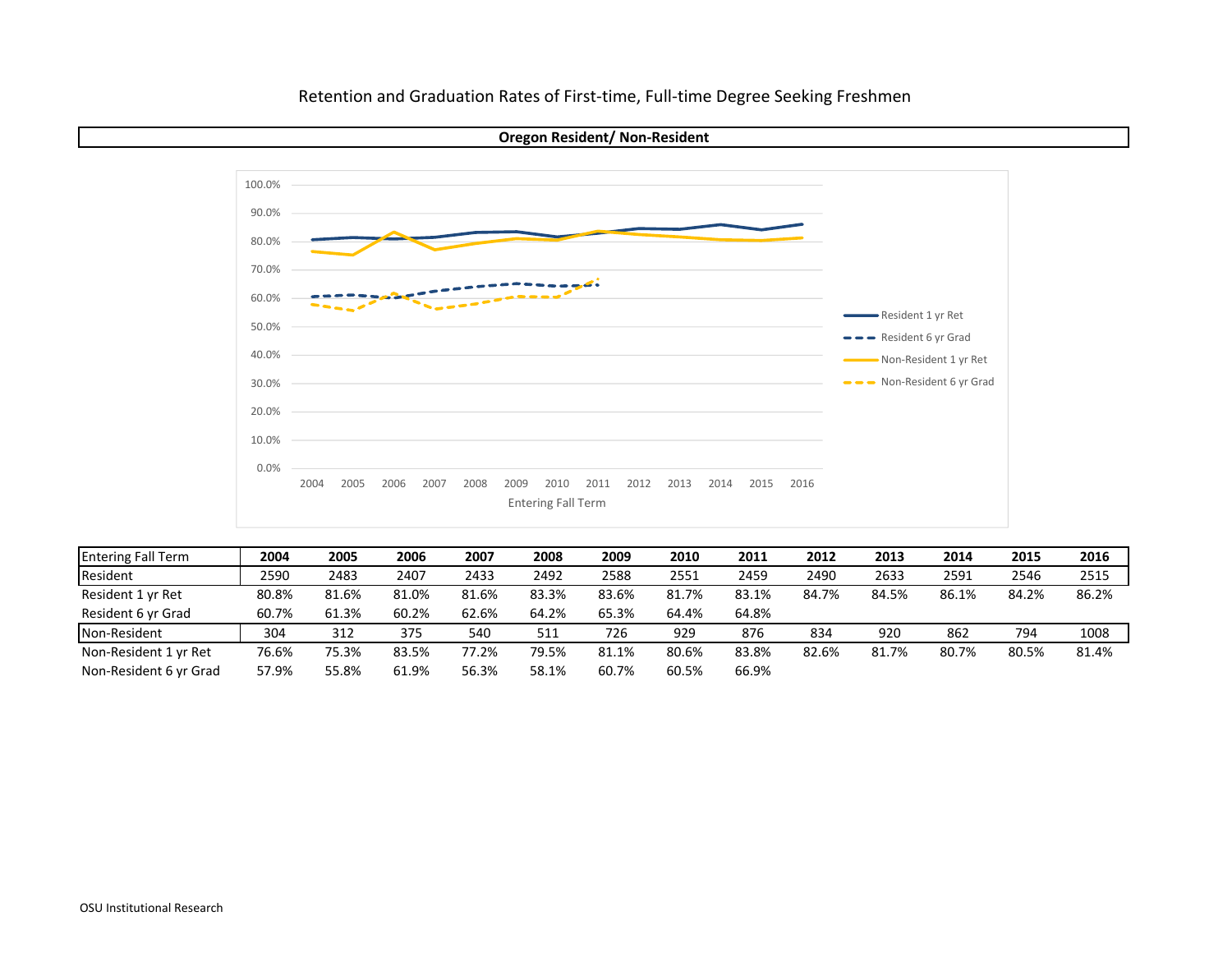



| <b>Entering Fall Term</b> | 2004  | 2005  | 2006  | 2007  | 2008  | 2009  | 2010  | 2011  | 2012  | 2013  | 2014  | 2015  | 2016  |
|---------------------------|-------|-------|-------|-------|-------|-------|-------|-------|-------|-------|-------|-------|-------|
| <b>URM</b>                | 203   | 254   | 224   | 294   | 285   | 309   | 334   | 355   | 369   | 400   | 437   | 452   | 477   |
| URM 1 yr Ret              | 72.9% | 80.7% | 79.0% | 75.5% | 81.4% | 76.7% | 79.0% | 81.1% | 80.8% | 75.8% | 80.5% | 77.9% | 77.6% |
| URM 6 yr Grad             | 46.8% | 53.9% | 52.2% | 51.4% | 52.3% | 50.2% | 54.5% | 57.2% |       |       |       |       |       |
| Non-URM                   | 2691  | 2541  | 2558  | 2679  | 2718  | 3005  | 3146  | 2980  | 2955  | 3153  | 3016  | 2888  | 3046  |
| Non-URM 1 yr Ret          | 80.9% | 80.9% | 81.5% | 81.4% | 82.8% | 83.7% | 81.7% | 83.5% | 84.6% | 84.8% | 85.4% | 84.2% | 86.0% |
| Non-URM 6 vr Grad         | 61.4% | 61.4% | 61.1% | 62.6% | 64.3% | 65.7% | 64.3% | 66.3% |       |       |       |       |       |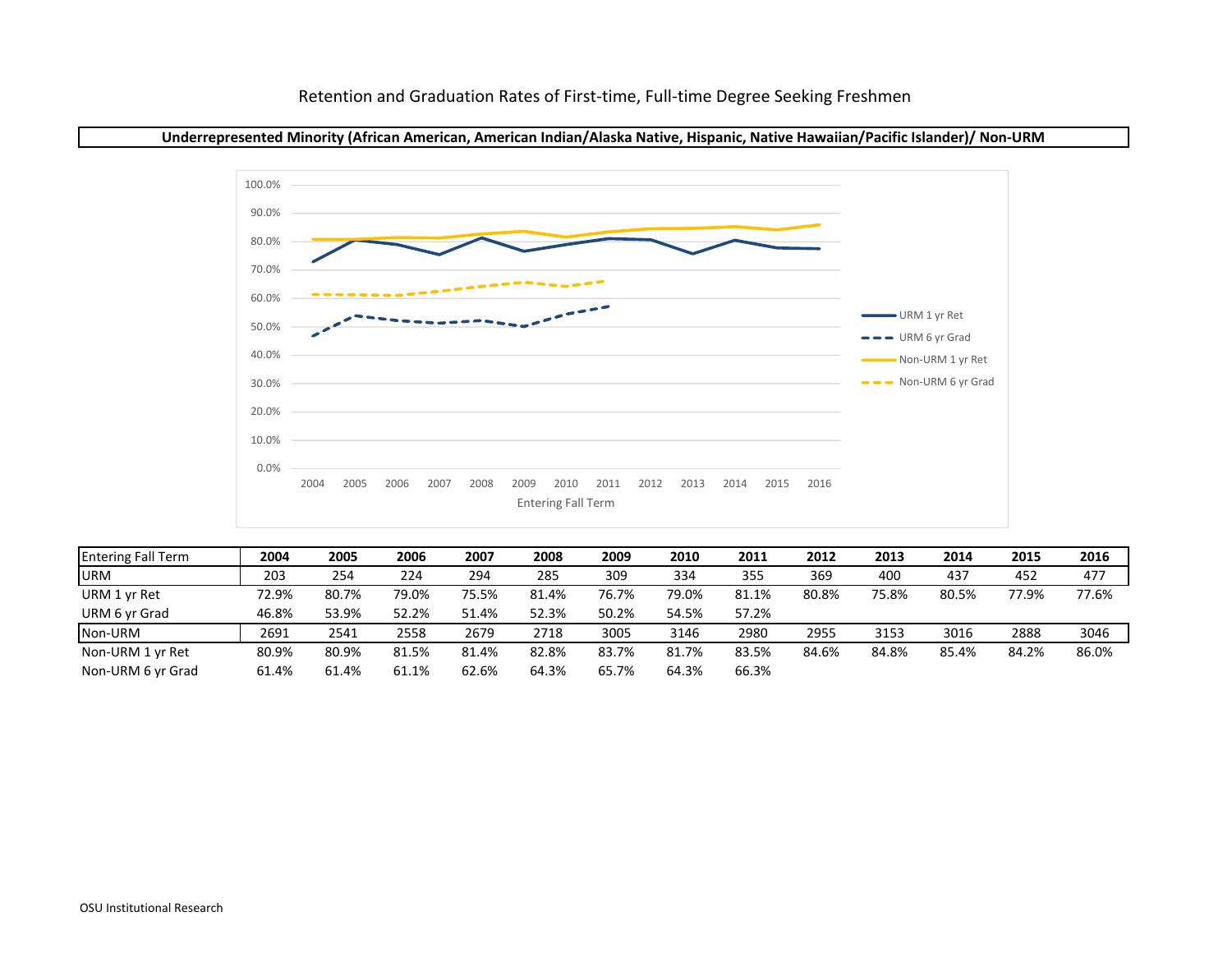

**Pell/ Not‐Pell**

| <b>Entering Fall Term</b> | 2004  | 2005  | 2006  | 2007  | 2008  | 2009  | 2010  | 2011  | 2012  | 2013  | 2014  | 2015  | 2016  |
|---------------------------|-------|-------|-------|-------|-------|-------|-------|-------|-------|-------|-------|-------|-------|
| Pell                      | 964   | 923   | 975   | 1047  | 1127  | 1256  | 1348  | 1423  | 1278  | 1254  | 1229  | 1091  | 1016  |
| Pell 1 yr Ret             | 81.4% | 81.0% | 82.4% | 81.7% | 84.1% | 83.4% | 80.1% | 79.8% | 82.2% | 79.7% | 80.6% | 78.7% | 78.5% |
| Pell 6 yr Grad            | 57.0% | 56.2% | 57.2% | 61.1% | 60.2% | 60.7% | 57.0% | 59.0% |       |       |       |       |       |
| Not Pell                  | 1930  | 1872  | 1807  | 1926  | 1876  | 2058  | 2132  | 1912  | 2046  | 2299  | 2224  | 2249  | 2507  |
| Not Pell 1 yr Ret         | 79.8% | 80.8% | 80.8% | 80.3% | 81.8% | 82.9% | 82.3% | 85.9% | 85.4% | 86.0% | 87.1% | 85.6% | 87.4% |
| Not Pell 6 yr Grad        | 62.1% | 62.9% | 62.1% | 61.6% | 64.9% | 66.5% | 67.4% | 70.0% |       |       |       |       |       |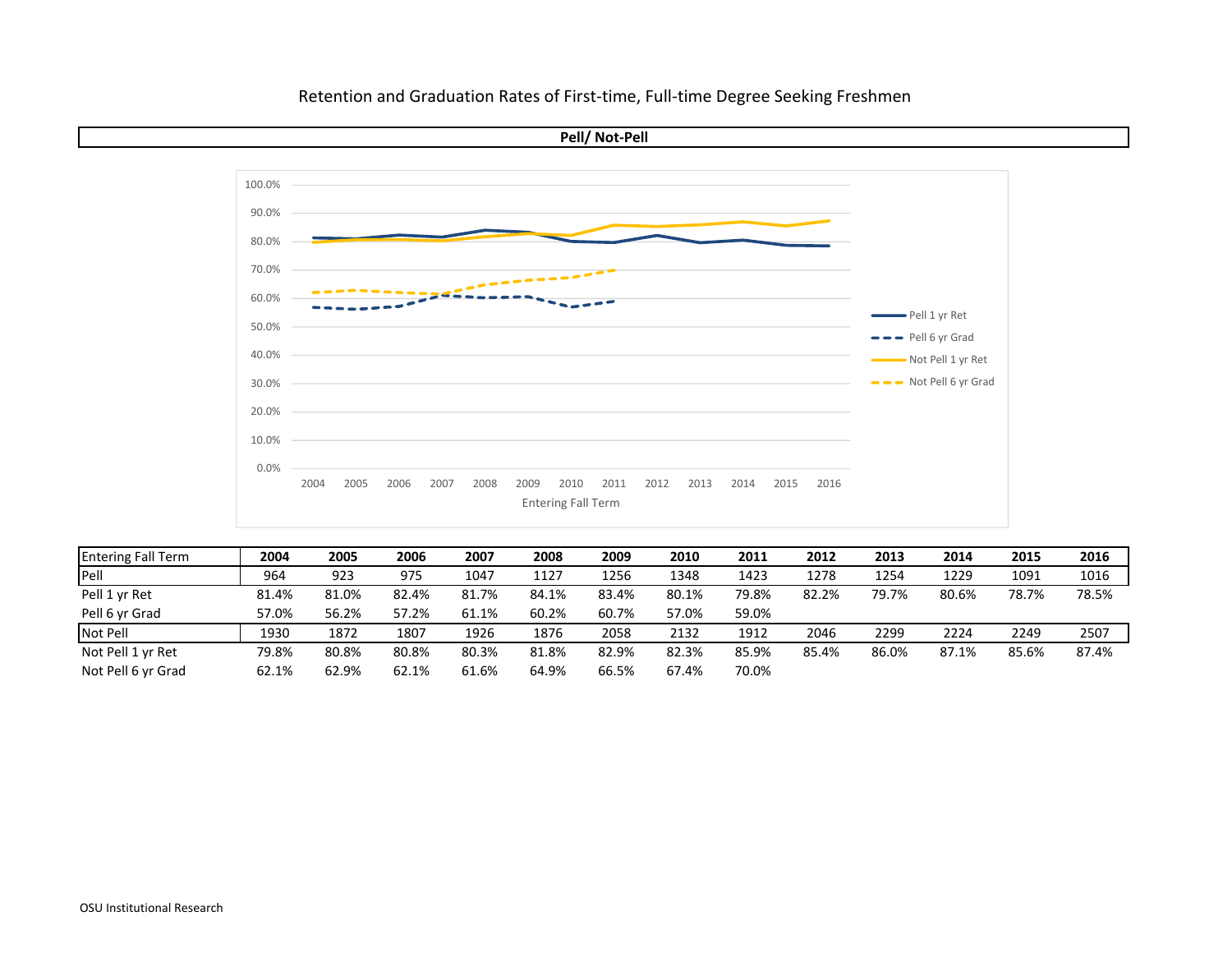

| <b>Entering Fall Term</b>        | 2004  | 2005  | 2006  | 2007  | 2008  | 2009  | 2010  | 2011   | 2012  | 2013  | 2014   | 2015   | 2016  |
|----------------------------------|-------|-------|-------|-------|-------|-------|-------|--------|-------|-------|--------|--------|-------|
|                                  | 39    | 39    | 33    | 29    | 42    | 41    | 27    | 32     | 16    | 16    | 21     | 15     | 16    |
| American Indian/ Alaska Nativ    | 71.8% | 71.8% | 81.8% | 69.0% | 81.0% | 65.9% | 77.8% | 65.6%  | 81.3% | 68.8% | 66.7%  | 73.3%  | 93.8% |
|                                  | 223   | 232   | 250   | 290   | 288   | 353   | 266   | 293    | 274   | 285   | 340    | 318    | 352   |
| Asian                            | 82.1% | 84.1% | 86.0% | 84.1% | 85.1% | 89.2% | 85.0% | 89.8%  | 91.2% | 88.1% | 89.1%  | 89.9%  | 91.2% |
|                                  | 38    | 51    | 36    | 57    | 39    | 40    | 40    | 39     | 48    | 52    | 38     | 54     | 69    |
| <b>Black or African American</b> | 76.3% | 78.4% | 86.1% | 78.9% | 82.1% | 72.5% | 75.0% | 84.6%  | 83.3% | 80.8% | 73.7%  | 64.8%  | 69.6% |
|                                  | 105   | 125   | 121   | 161   | 168   | 173   | 257   | 277    | 293   | 318   | 365    | 371    | 392   |
| Hispanic                         | 72.4% | 84.0% | 77.7% | 76.4% | 81.0% | 79.8% | 79.4% | 81.9%  | 80.2% | 75.5% | 81.6%  | 79.2%  | 78.3% |
|                                  | 21    | 39    | 34    | 47    | 36    | 55    | 10    |        | 12    | 14    | 13     | 12     | 13    |
| Native Hawaiian/ Pacific Islan   | 71.4% | 82.1% | 73.5% | 72.3% | 83.3% | 78.2% | 90.0% | 100.0% | 83.3% | 71.4% | 92.3%  | 100.0% | 76.9% |
|                                  |       |       |       |       |       |       | 220   | 236    | 267   | 309   | 283    | 296    | 287   |
| Two or More Races                |       |       |       |       |       |       | 75.0% | 81.8%  | 80.9% | 84.5% | 81.6%  | 83.8%  | 83.3% |
|                                  | 171   | 180   | 267   | 269   | 252   | 188   | 67    | 21     | 52    | 30    | 20     | 15     | 20    |
| Unknown                          | 81.3% | 78.9% | 76.8% | 77.0% | 79.0% | 81.9% | 76.1% | 85.7%  | 92.3% | 90.0% | 100.0% | 66.7%  | 80.0% |
|                                  | 2281  | 2111  | 2013  | 2076  | 2131  | 2390  | 2467  | 2328   | 2271  | 2416  | 2314   | 2213   | 2314  |
| White                            | 80.7% | 80.6% | 81.5% | 81.6% | 82.8% | 82.9% | 82.6% | 82.8%  | 83.9% | 84.2% | 85.2%  | 83.9%  | 85.7% |
|                                  | 16    | 18    | 28    | 44    | 47    | 74    | 126   | 102    | 91    | 113   | 59     | 46     | 60    |
| International                    | 87.5% | 94.4% | 89.3% | 77.3% | 91.5% | 87.8% | 72.2% | 85.3%  | 87.9% | 88.5% | 84.7%  | 69.6%  | 85.0% |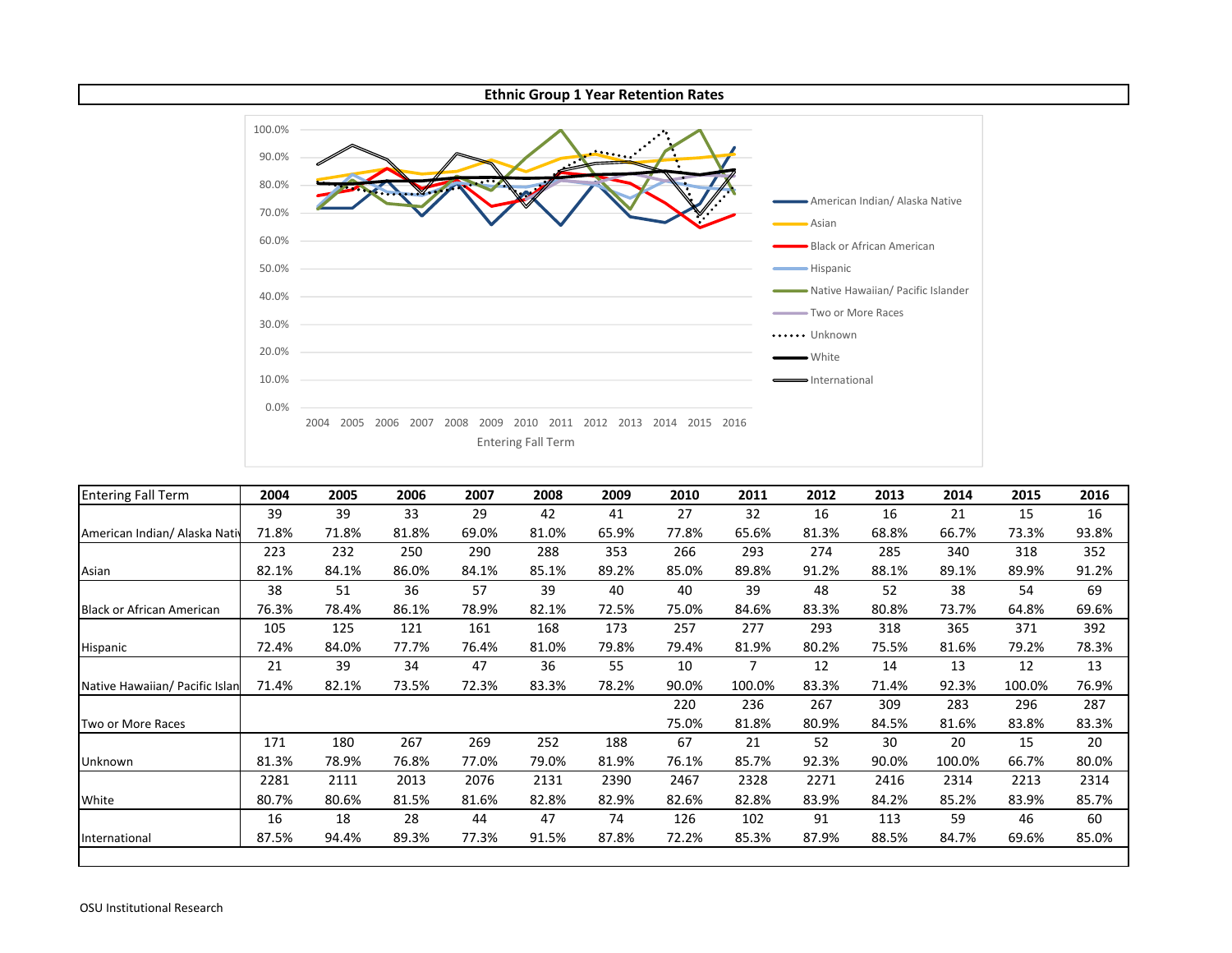#### **Ethnic Group 6 Year Graduation Rates**



| <b>Entering Fall Term</b>        | 2004  | 2005  | 2006  | 2007  | 2008  | 2009  | 2010  | 2011   | 2012 | 2013 | 2014 | 2015 | 2016 |
|----------------------------------|-------|-------|-------|-------|-------|-------|-------|--------|------|------|------|------|------|
|                                  | 39    | 39    | 33    | 29    | 42    | 41    | 27    | 32     | 16   | 16   | 21   | 15   | 16   |
| American Indian/ Alaska Nativ    | 43.6% | 51.3% | 54.5% | 55.2% | 50.0% | 41.5% | 44.4% | 34.4%  |      |      |      |      |      |
|                                  | 223   | 232   | 250   | 290   | 288   | 353   | 266   | 293    | 274  | 285  | 340  | 318  | 352  |
| Asian                            | 63.7% | 66.8% | 62.4% | 67.9% | 68.1% | 72.5% | 65.4% | 75.1%  |      |      |      |      |      |
|                                  | 38    | 51    | 36    | 57    | 39    | 40    | 40    | 39     | 48   | 52   | 38   | 54   | 69   |
| <b>Black or African American</b> | 39.5% | 43.1% | 50.0% | 49.1% | 43.6% | 45.0% | 37.5% | 48.7%  |      |      |      |      |      |
|                                  | 105   | 125   | 121   | 161   | 168   | 173   | 257   | 277    | 293  | 318  | 365  | 371  | 392  |
| Hispanic                         | 50.5% | 58.4% | 51.2% | 53.4% | 56.5% | 53.8% | 57.6% | 59.9%  |      |      |      |      |      |
|                                  | 21    | 39    | 34    | 47    | 36    | 55    | 10    | 7      | 12   | 14   | 13   | 12   | 13   |
| Native Hawaiian/ Pacific Islan   | 47.6% | 56.4% | 55.9% | 44.7% | 44.4% | 49.1% | 70.0% | 100.0% |      |      |      |      |      |
|                                  |       |       |       |       |       |       | 220   | 236    | 267  | 309  | 283  | 296  | 287  |
| Two or More Races                |       |       |       |       |       |       | 58.2% | 59.3%  |      |      |      |      |      |
|                                  | 171   | 180   | 267   | 269   | 252   | 188   | 67    | 21     | 52   | 30   | 20   | 15   | 20   |
| Unknown                          | 55.6% | 60.0% | 58.8% | 56.5% | 60.3% | 67.6% | 61.2% | 71.4%  |      |      |      |      |      |
|                                  | 2281  | 2111  | 2013  | 2076  | 2131  | 2390  | 2467  | 2328   | 2271 | 2416 | 2314 | 2213 | 2314 |
| White                            | 61.7% | 60.9% | 61.0% | 62.8% | 64.2% | 64.6% | 65.4% | 66.1%  |      |      |      |      |      |
|                                  | 16    | 18    | 28    | 44    | 47    | 74    | 126   | 102    | 91   | 113  | 59   | 46   | 60   |
| International                    | 50.0% | 61.1% | 78.6% | 54.5% | 63.8% | 64.9% | 52.4% | 61.8%  |      |      |      |      |      |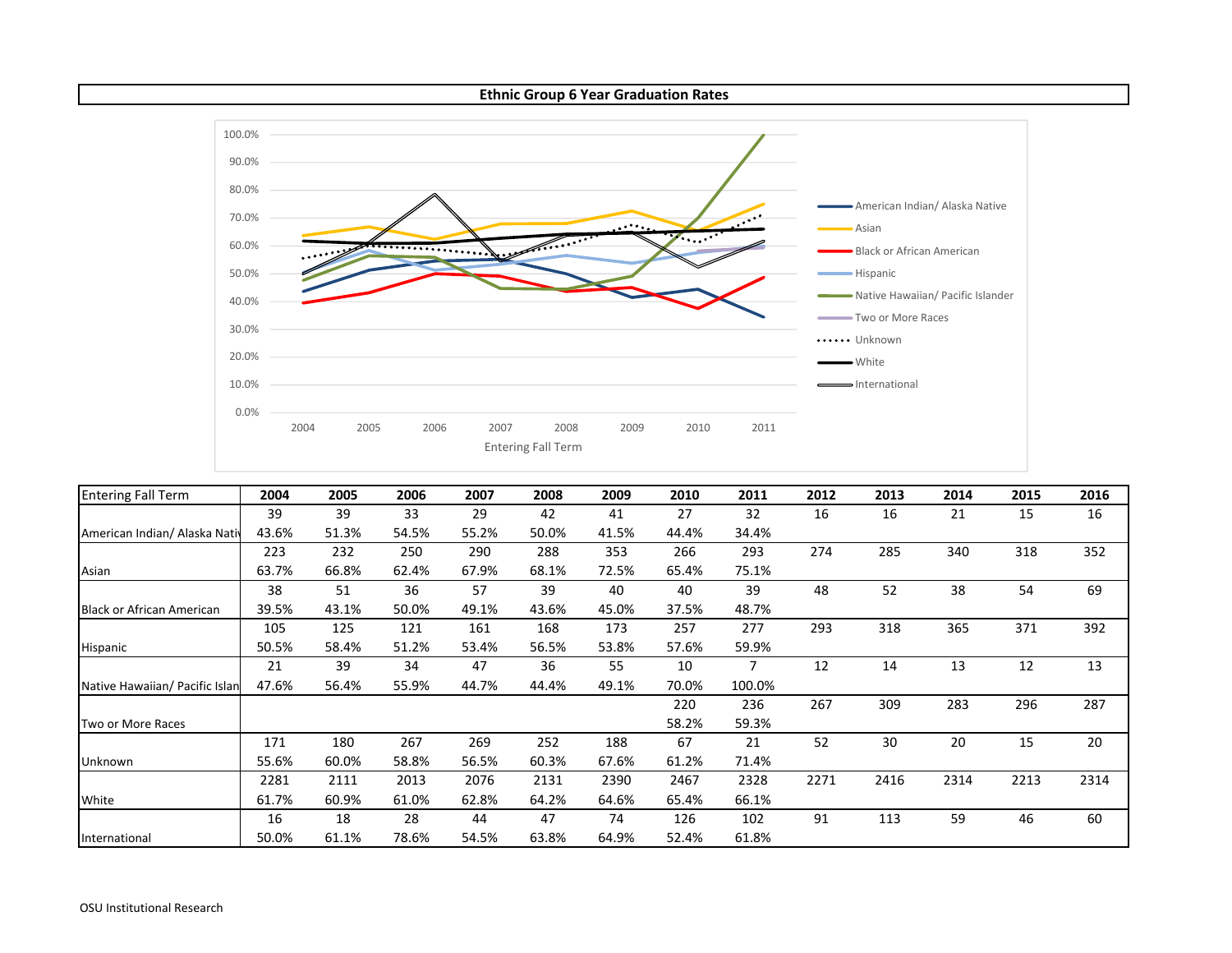**Agricultural Sciences**



| <b>Entering Fall Term</b> | 2004  | 2005  | 2006  | 2007  | 2008  | 2009  | 2010  | 2011  | 2012  | 2013  | 2014  | 2015  | 2016  |
|---------------------------|-------|-------|-------|-------|-------|-------|-------|-------|-------|-------|-------|-------|-------|
| Cohort                    | 156   | 142   | 156   | 146   | 147   | 151   | 204   | 213   | 175   | 188   | 161   | 164   | 182   |
| 1 Year Retention          | 82.7% | 81.7% | 82.7% | 83.6% | 81.0% | 82.1% | 83.8% | 83.1% | 83.4% | 81.9% | 86.3% | 74.4% | 82.4% |
| 6 Year Graduation Rate    | 69.2% | 59.2% | 57.7% | 67.8% | 65.3% | 66.2% | 71.1% | 66.2% |       |       |       |       |       |
| Pell                      | 50    | 49    | 67    | 55    | 51    | 56    | 91    | 102   | 70    |       | 71    | 65    | 55    |
| Pell 1 Year Retention     | 92.0% | 77.6% | 83.6% | 90.9% | 84.3% | 85.7% | 81.3% | 78.4% | 80.0% | 75.3% | 81.7% | 70.8% | 69.1% |
| Pell 6 Year Graduation    | 82.0% | 49.0% | 52.2% | 65.5% | 62.7% | 60.7% | 61.5% | 57.8% |       |       |       |       |       |
| <b>URM</b>                | 11    |       | b     | 8     | 11    | 11    | 18    | 25    |       | 17    | 25    | 22    | 26    |
| URM 1 Year Retention      | 90.9% | 71.4% | 83.3% | 87.5% | 54.5% | 72.7% | 83.3% | 88.0% | 72.7% | 76.5% | 76.0% | 72.7% | 69.2% |
| URM 6 Year Graduation     | 90.9% | 28.6% | 33.3% | 62.5% | 45.5% | 36.4% | 55.6% | 64.0% |       |       |       |       |       |

**• Retention and Graduation are to ANY major ‐ not necessarily the primary major at entry.**

Pell is based on having a Pell grant at any point as an undergraduate, not just in term of entry.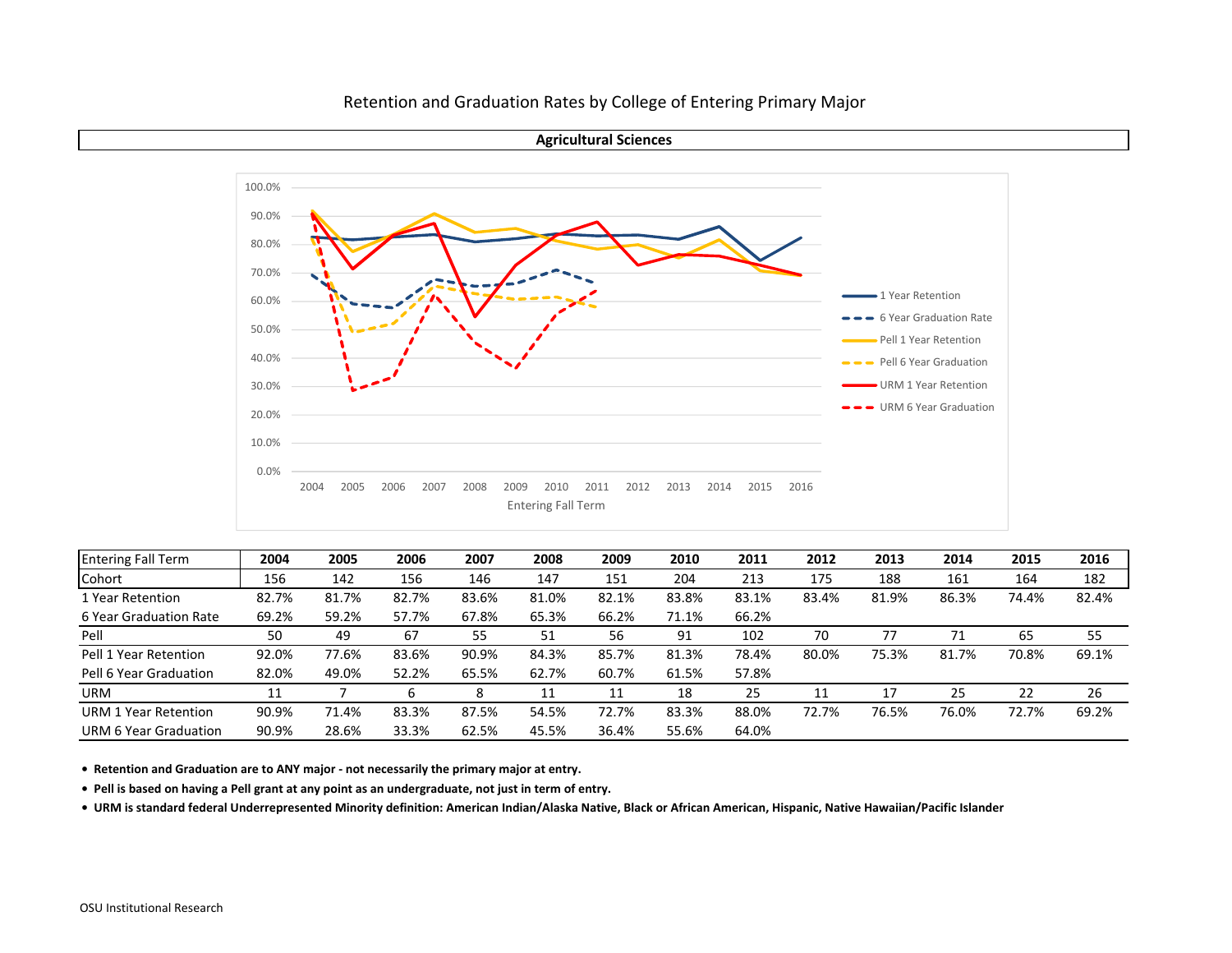

| <b>Entering Fall Term</b> | 2004  | 2005  | 2006  | 2007  | 2008  | 2009  | 2010  | 2011  | 2012  | 2013  | 2014  | 2015  | 2016  |
|---------------------------|-------|-------|-------|-------|-------|-------|-------|-------|-------|-------|-------|-------|-------|
| Cohort                    | 425   | 429   | 402   | 410   | 357   | 379   | 364   | 308   | 374   | 401   | 408   | 427   | 480   |
| 1 Year Retention          | 80.2% | 78.8% | 79.6% | 77.1% | 80.4% | 82.3% | 83.0% | 81.2% | 83.2% | 83.5% | 90.0% | 86.4% | 84.6% |
| 6 Year Graduation Rate    | 60.5% | 58.5% | 57.0% | 55.9% | 61.9% | 64.4% | 62.4% | 67.5% |       |       |       |       |       |
| Pell                      | 117   | 116   | 118   | 107   | 106   | 117   | 122   | 107   | 115   | 111   | 106   | 109   | 122   |
| Pell 1 Year Retention     | 82.1% | 81.0% | 78.8% | 74.8% | 84.0% | 82.9% | 83.6% | 76.6% | 79.1% | 78.4% | 85.8% | 80.7% | 83.6% |
| Pell 6 Year Graduation    | 58.1% | 55.2% | 55.1% | 57.0% | 66.0% | 62.4% | 54.1% | 60.7% |       |       |       |       |       |
| URM                       | 33    | 37    | 33    | 47    | 39    | 35    | 30    | 32    | 45    | 48    | 49    | 48    | 55    |
| URM 1 Year Retention      | 66.7% | 83.8% | 69.7% | 74.5% | 76.9% | 65.7% | 83.3% | 65.6% | 80.0% | 79.2% | 89.8% | 87.5% | 76.4% |
| URM 6 Year Graduation     | 36.4% | 51.4% | 48.5% | 57.4% | 51.3% | 48.6% | 50.0% | 46.9% |       |       |       |       |       |

**• Retention and Graduation are to ANY major ‐ not necessarily the primary major at entry.**

Pell is based on having a Pell grant at any point as an undergraduate, not just in term of entry.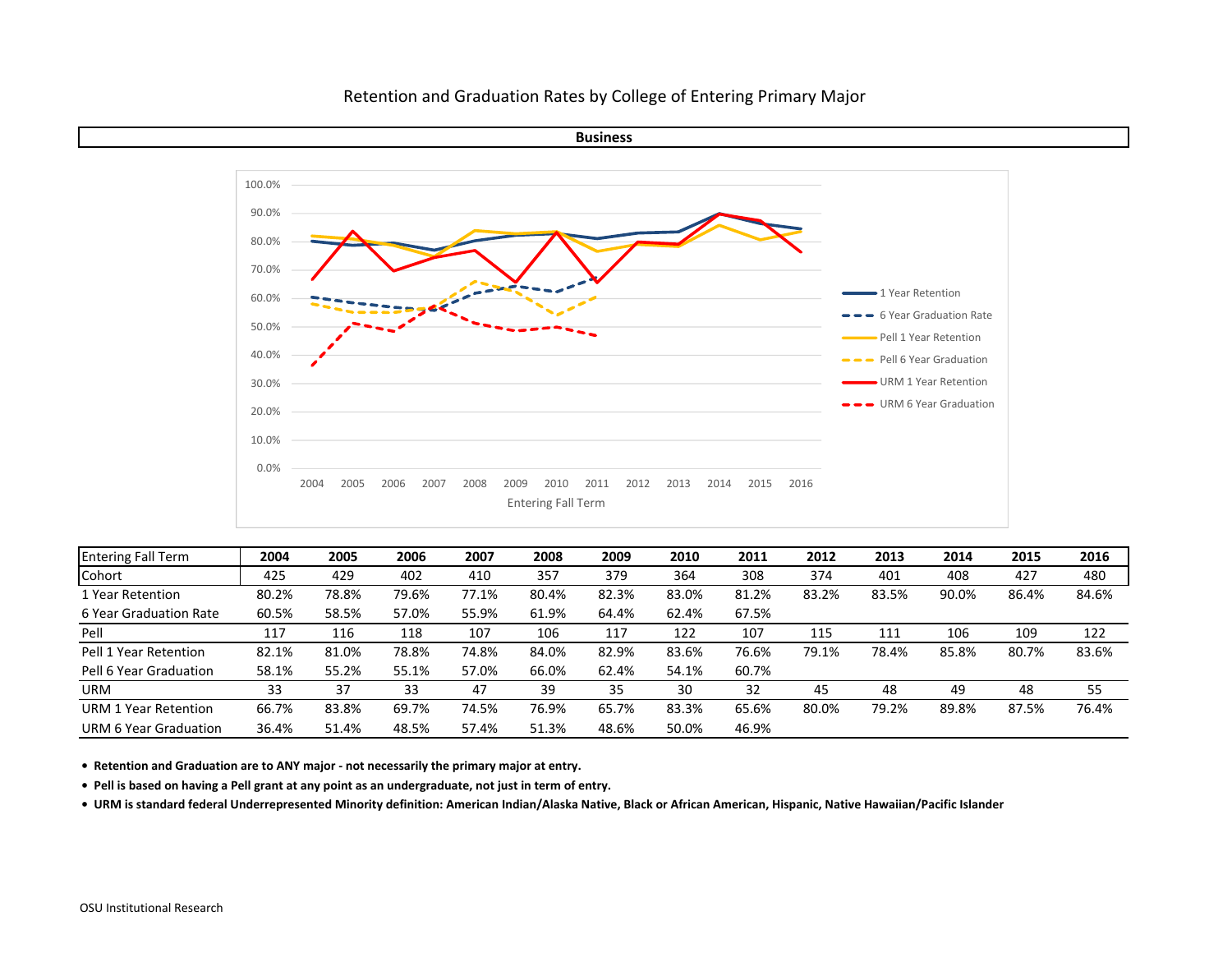**Earth, Ocean, and Atmospheric Sciences**



| <b>Entering Fall Term</b> | 2004 | 2005 | 2006 | 2007 | 2008 | 2009 | 2010 | 2011 | 2012   | 2013   | 2014   | 2015  | 2016  |
|---------------------------|------|------|------|------|------|------|------|------|--------|--------|--------|-------|-------|
| Cohort                    |      |      |      |      |      |      |      |      | 46     | 51     | 28     | 46    | 71    |
| 1 Year Retention          |      |      |      |      |      |      |      |      | 89.1%  | 86.3%  | 89.3%  | 91.3% | 83.1% |
| 6 Year Graduation Rate    |      |      |      |      |      |      |      |      |        |        |        |       |       |
| Pell                      |      |      |      |      |      |      |      |      | 16     | 13     | 8      | 12    | 21    |
| Pell 1 Year Retention     |      |      |      |      |      |      |      |      | 75.0%  | 76.9%  | 75.0%  | 75.0% | 76.2% |
| Pell 6 Year Graduation    |      |      |      |      |      |      |      |      |        |        |        |       |       |
| <b>URM</b>                |      |      |      |      |      |      |      |      |        |        |        |       | 9     |
| URM 1 Year Retention      |      |      |      |      |      |      |      |      | 100.0% | 100.0% | 100.0% | 77.8% | 66.7% |
| URM 6 Year Graduation     |      |      |      |      |      |      |      |      |        |        |        |       |       |

**• Retention and Graduation are to ANY major ‐ not necessarily the primary major at entry.**

Pell is based on having a Pell grant at any point as an undergraduate, not just in term of entry.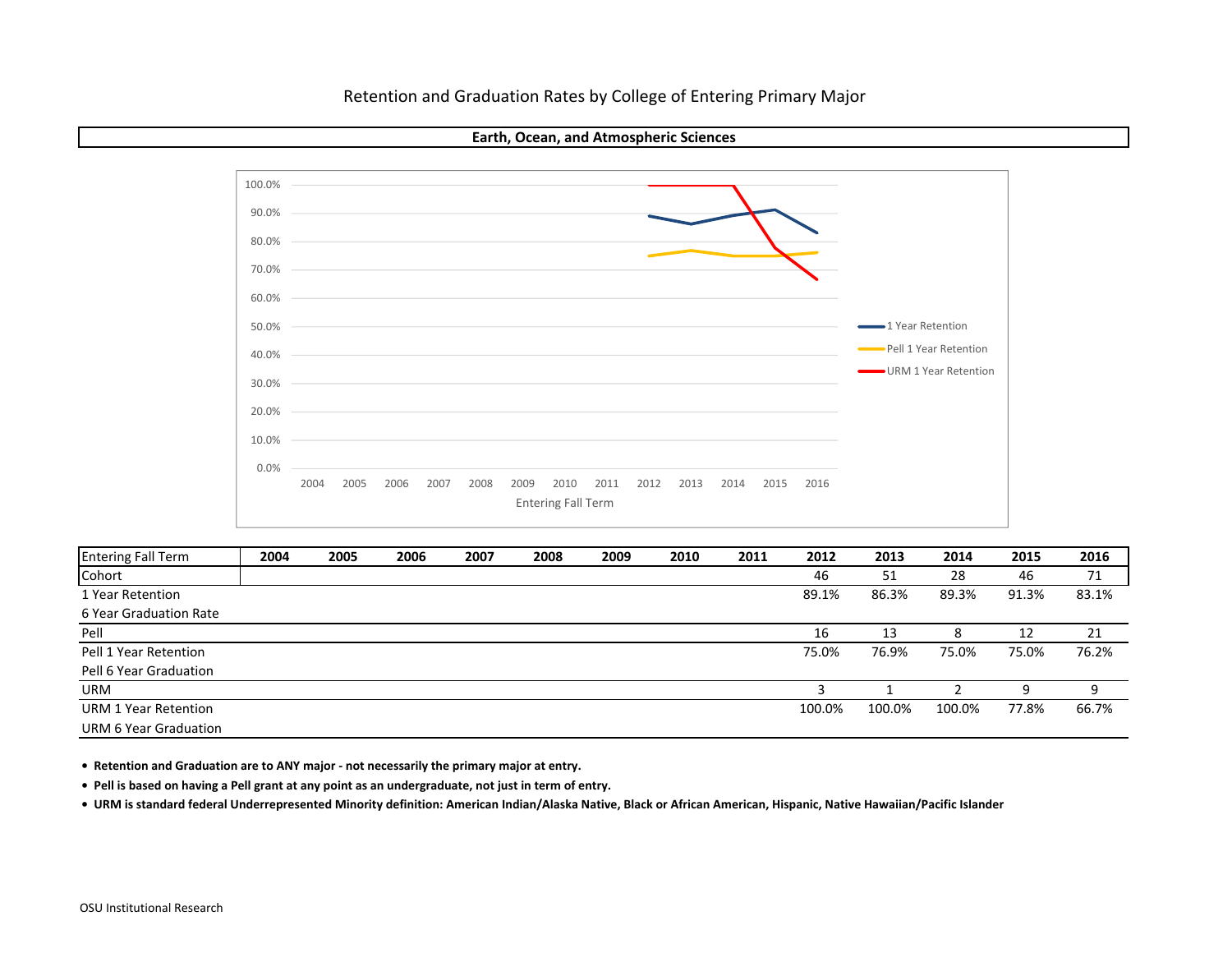

| <b>Entering Fall Term</b>   | 2004  | 2005  | 2006  | 2007  | 2008  | 2009  | 2010  | 2011  | 2012  | 2013  | 2014  | 2015  | 2016  |
|-----------------------------|-------|-------|-------|-------|-------|-------|-------|-------|-------|-------|-------|-------|-------|
| Cohort                      | 616   | 626   | 650   | 702   | 808   | 843   | 938   | 927   | 1052  | 1174  | 1125  | 1111  | 1125  |
| 1 Year Retention            | 82.0% | 81.5% | 84.5% | 80.9% | 85.6% | 84.6% | 84.2% | 85.5% | 85.7% | 84.7% | 85.4% | 85.2% | 87.5% |
| 6 Year Graduation Rate      | 63.3% | 63.4% | 62.3% | 62.5% | 65.6% | 66.1% | 62.6% | 65.9% |       |       |       |       |       |
| Pell                        | 209   | 205   | 236   | 253   | 278   | 337   | 336   | 361   | 362   | 366   | 361   | 338   | 294   |
| Pell 1 Year Retention       | 86.1% | 78.5% | 89.4% | 79.1% | 83.5% | 84.6% | 81.8% | 81.4% | 85.4% | 80.1% | 81.7% | 79.9% | 81.6% |
| Pell 6 Year Graduation      | 61.2% | 59.5% | 61.0% | 62.1% | 57.9% | 62.3% | 53.9% | 57.3% |       |       |       |       |       |
| <b>URM</b>                  | 25    | 30    | 41    | 45    | 61    | 60    | 64    | 81    | 94    | 108   | 113   | 135   | 116   |
| <b>URM 1 Year Retention</b> | 84.0% | 76.7% | 85.4% | 77.8% | 85.2% | 73.3% | 84.4% | 88.9% | 78.7% | 78.7% | 84.1% | 80.7% | 81.9% |
| URM 6 Year Graduation       | 48.0% | 60.0% | 53.7% | 51.1% | 55.7% | 48.3% | 56.3% | 60.5% |       |       |       |       |       |

**• Retention and Graduation are to ANY major ‐ not necessarily the primary major at entry.**

Pell is based on having a Pell grant at any point as an undergraduate, not just in term of entry.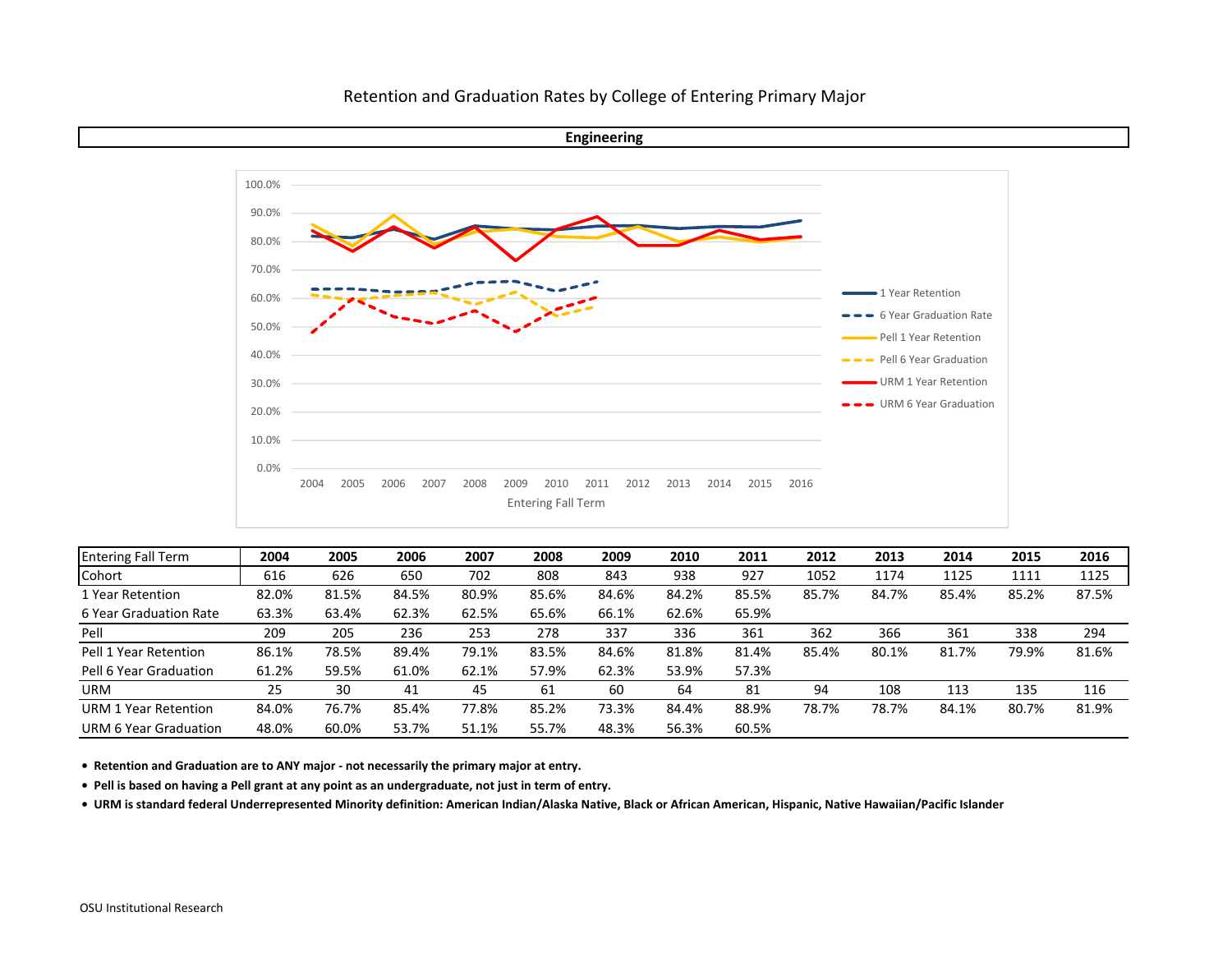

| <b>Entering Fall Term</b>   | 2004  | 2005  | 2006   | 2007  | 2008    | 2009   | 2010  | 2011   | 2012  | 2013  | 2014   | 2015   | 2016  |
|-----------------------------|-------|-------|--------|-------|---------|--------|-------|--------|-------|-------|--------|--------|-------|
| Cohort                      | 45    | 49    | 45     | 55    | 52      | 46     | 45    | 43     | 49    | 37    | 45     | 41     | 40    |
| 1 Year Retention            | 82.2% | 73.5% | 82.2%  | 83.6% | 86.5%   | 73.9%  | 82.2% | 79.1%  | 85.7% | 78.4% | 86.7%  | 80.5%  | 67.5% |
| 6 Year Graduation Rate      | 71.1% | 49.0% | 60.0%  | 63.6% | 76.9%   | 69.6%  | 55.6% | 55.8%  |       |       |        |        |       |
| Pell                        | 16    | 14    | 19     | 24    | 21      | 19     | 19    | 20     | 24    | 14    | 19     | 11     | 17    |
| Pell 1 Year Retention       | 87.5% | 78.6% | 78.9%  | 87.5% | 85.7%   | 73.7%  | 78.9% | 80.0%  | 83.3% | 92.9% | 84.2%  | 90.9%  | 64.7% |
| Pell 6 Year Graduation      | 68.8% | 28.6% | 52.6%  | 58.3% | 66.7%   | 73.7%  | 47.4% | 45.0%  |       |       |        |        |       |
| <b>URM</b>                  |       |       |        |       |         |        |       |        |       |       |        |        |       |
| <b>URM 1 Year Retention</b> |       | 33.3% | 100.0% | 66.7% | 33.3%   | 100.0% | 66.7% | 100.0% | 83.3% | 50.0% | 100.0% | 100.0% | 20.0% |
| URM 6 Year Graduation       |       | 33.3% | 100.0% | 33.3% | $0.0\%$ | 0.0%   | 33.3% | 100.0% |       |       |        |        |       |

**• Retention and Graduation are to ANY major ‐ not necessarily the primary major at entry.**

Pell is based on having a Pell grant at any point as an undergraduate, not just in term of entry.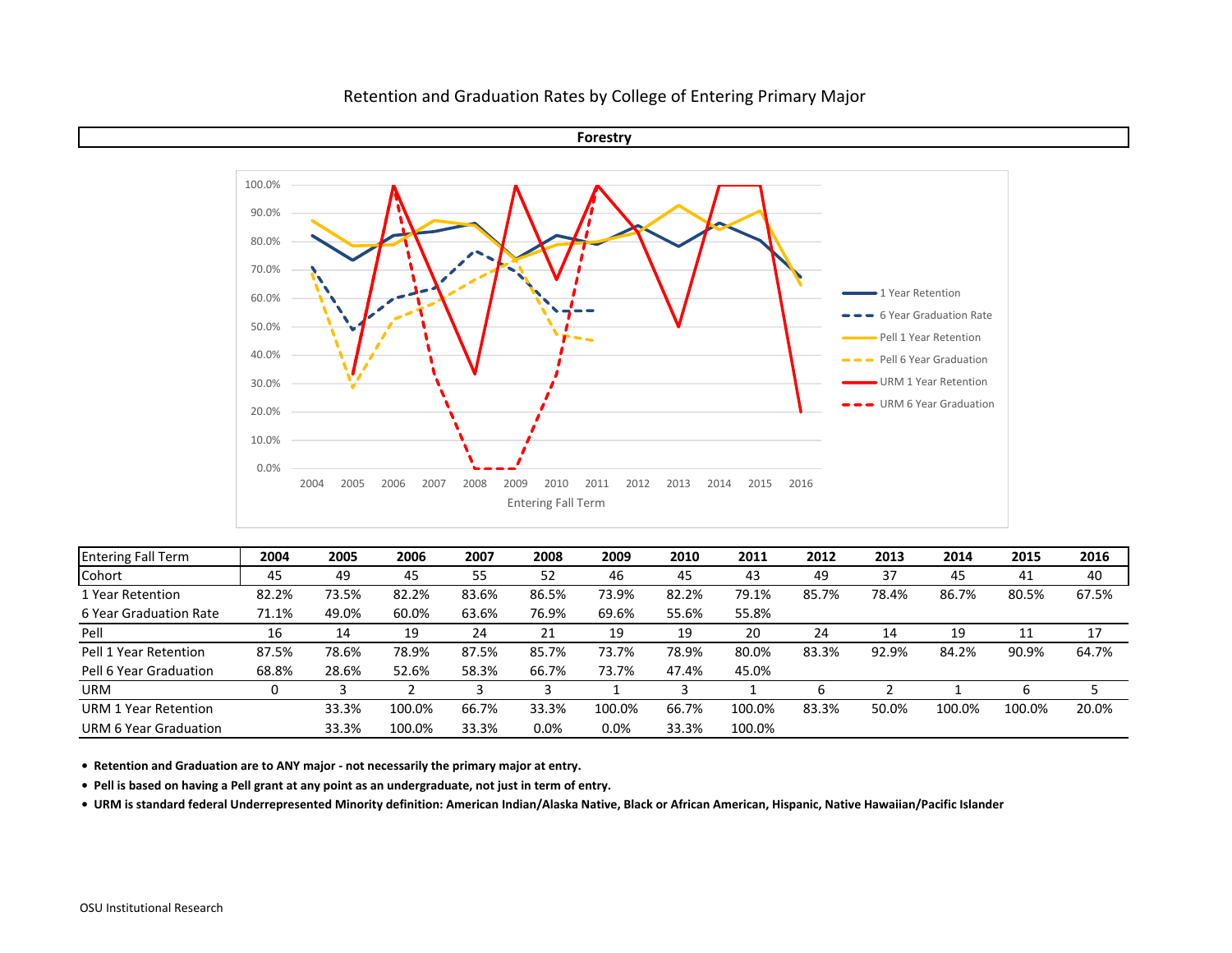

| <b>Entering Fall Term</b> | 2004  | 2005  | 2006  | 2007  | 2008  | 2009  | 2010  | 2011  | 2012  | 2013  | 2014  | 2015  | 2016  |
|---------------------------|-------|-------|-------|-------|-------|-------|-------|-------|-------|-------|-------|-------|-------|
| Cohort                    | 337   | 300   | 305   | 353   | 330   | 395   | 386   | 341   | 279   | 336   | 297   | 286   | 364   |
| 1 Year Retention          | 78.3% | 80.0% | 78.4% | 82.2% | 85.8% | 78.7% | 75.9% | 81.5% | 82.1% | 81.5% | 81.1% | 76.9% | 80.8% |
| 6 Year Graduation Rate    | 53.7% | 55.3% | 58.7% | 58.9% | 59.4% | 54.9% | 56.0% | 63.6% |       |       |       |       |       |
| Pell                      | 116   | 97    | 96    | 132   | 144   | 152   | 151   | 154   | 141   | 129   | 119   | 98    | 111   |
| Pell 1 Year Retention     | 75.0% | 80.4% | 76.0% | 87.9% | 88.9% | 80.3% | 69.5% | 73.4% | 80.1% | 79.1% | 77.3% | 71.4% | 78.4% |
| Pell 6 Year Graduation    | 44.8% | 48.5% | 57.3% | 59.8% | 54.9% | 51.3% | 49.7% | 50.0% |       |       |       |       |       |
| <b>URM</b>                | 35    | 43    | 30    | 46    | 42    | 51    | 55    | 48    | 42    | 35    | 49    | 51    | 54    |
| URM 1 Year Retention      | 60.0% | 83.7% | 93.3% | 71.7% | 88.1% | 76.5% | 72.7% | 75.0% | 78.6% | 65.7% | 85.7% | 66.7% | 79.6% |
| URM 6 Year Graduation     | 22.9% | 51.2% | 70.0% | 47.8% | 50.0% | 49.0% | 50.9% | 47.9% |       |       |       |       |       |

**• Retention and Graduation are to ANY major ‐ not necessarily the primary major at entry.**

Pell is based on having a Pell grant at any point as an undergraduate, not just in term of entry.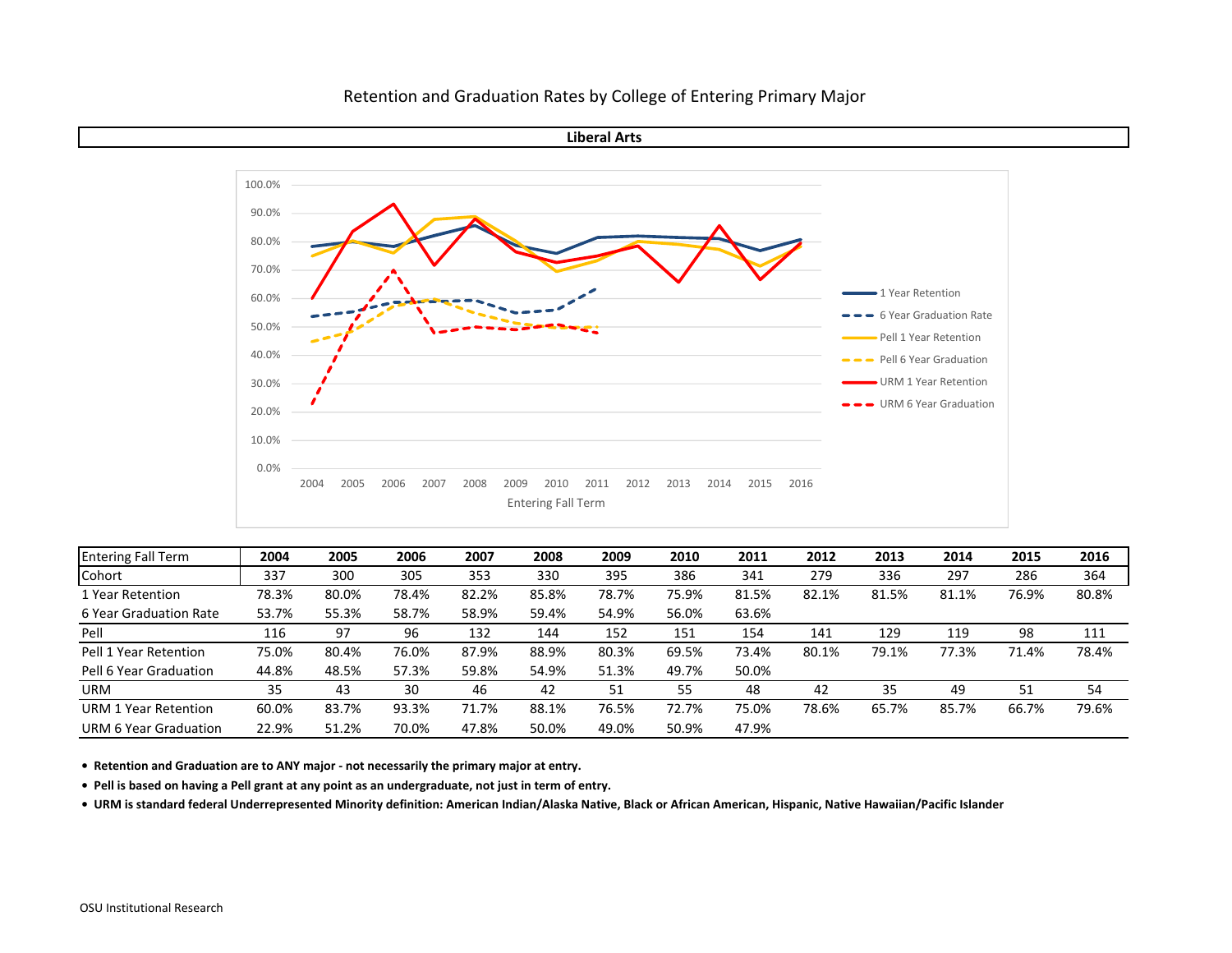



| <b>Entering Fall Term</b> | 2004  | 2005  | 2006  | 2007  | 2008  | 2009  | 2010  | 2011  | 2012  | 2013  | 2014  | 2015  | 2016  |
|---------------------------|-------|-------|-------|-------|-------|-------|-------|-------|-------|-------|-------|-------|-------|
| Cohort                    | 289   | 358   | 364   | 378   | 318   | 406   | 418   | 407   | 355   | 364   | 330   | 286   | 297   |
| 1 Year Retention          | 81.7% | 81.0% | 80.8% | 79.9% | 83.0% | 84.5% | 79.7% | 85.7% | 80.0% | 82.4% | 80.6% | 86.7% | 87.9% |
| 6 Year Graduation Rate    | 64.0% | 64.2% | 63.2% | 61.6% | 66.7% | 67.7% | 64.8% | 66.3% |       |       |       |       |       |
| Pell                      | 84    | 103   | 125   | 127   | 125   | 146   | 157   | 181   | 141   | 134   | 133   | 116   | 92    |
| Pell 1 Year Retention     | 82.1% | 78.6% | 83.2% | 78.7% | 84.8% | 84.2% | 79.0% | 82.9% | 79.4% | 79.9% | 75.2% | 86.2% | 82.6% |
| Pell 6 Year Graduation    | 61.9% | 59.2% | 63.2% | 62.2% | 67.2% | 67.1% | 59.9% | 60.8% |       |       |       |       |       |
| <b>URM</b>                | 24    | 33    | 42    | 46    | 35    | 38    | 48    | 38    | 46    | 59    | 55    | 51    | 51    |
| URM 1 Year Retention      | 70.8% | 84.8% | 71.4% | 65.2% | 82.9% | 78.9% | 79.2% | 86.8% | 78.3% | 66.1% | 70.9% | 82.4% | 84.3% |
| URM 6 Year Graduation     | 62.5% | 63.6% | 54.8% | 41.3% | 65.7% | 50.0% | 66.7% | 57.9% |       |       |       |       |       |

**• Retention and Graduation are to ANY major ‐ not necessarily the primary major at entry.**

Pell is based on having a Pell grant at any point as an undergraduate, not just in term of entry.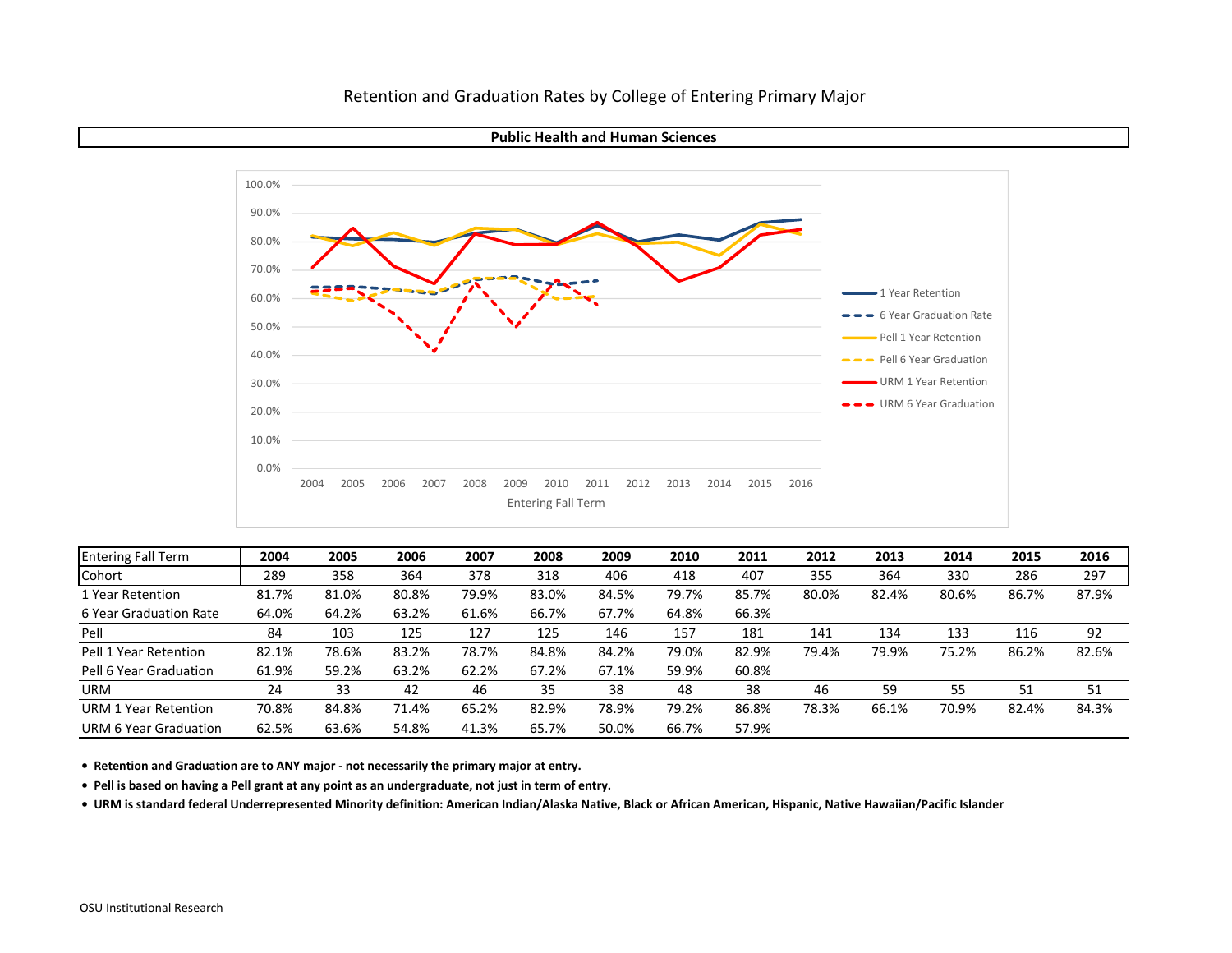

| <b>Entering Fall Term</b>   | 2004  | 2005  | 2006  | 2007  | 2008  | 2009  | 2010  | 2011  | 2012  | 2013  | 2014  | 2015  | 2016  |
|-----------------------------|-------|-------|-------|-------|-------|-------|-------|-------|-------|-------|-------|-------|-------|
| Cohort                      | 607   | 516   | 545   | 607   | 653   | 753   | 778   | 732   | 662   | 677   | 712   | 661   | 677   |
| 1 Year Retention            | 81.4% | 82.2% | 83.5% | 82.2% | 80.1% | 83.8% | 81.6% | 84.6% | 86.3% | 84.5% | 84.3% | 81.1% | 84.0% |
| 6 Year Graduation Rate      | 59.6% | 61.8% | 61.7% | 62.6% | 62.6% | 66.0% | 66.8% | 67.6% |       |       |       |       |       |
| Pell                        | 226   | 211   | 203   | 237   | 261   | 318   | 339   | 361   | 276   | 294   | 305   | 255   | 214   |
| Pell 1 Year Retention       | 81.4% | 84.4% | 81.8% | 82.3% | 82.0% | 83.0% | 82.6% | 81.7% | 85.9% | 79.6% | 80.7% | 77.6% | 75.2% |
| Pell 6 Year Graduation      | 55.3% | 57.8% | 56.2% | 63.3% | 61.3% | 60.4% | 64.3% | 64.5% |       |       |       |       |       |
| <b>URM</b>                  | 36    | 55    | 40    | 55    | 56    | 71    | 82    | 86    | 85    | 88    | 101   | 88    | 101   |
| <b>URM 1 Year Retention</b> | 80.6% | 80.0% | 85.0% | 76.4% | 80.4% | 84.5% | 79.3% | 82.6% | 85.9% | 78.4% | 72.3% | 70.5% | 77.2% |
| URM 6 Year Graduation       | 52.8% | 54.5% | 50.0% | 56.4% | 57.1% | 56.3% | 59.8% | 65.1% |       |       |       |       |       |

**• Retention and Graduation are to ANY major ‐ not necessarily the primary major at entry.**

Pell is based on having a Pell grant at any point as an undergraduate, not just in term of entry.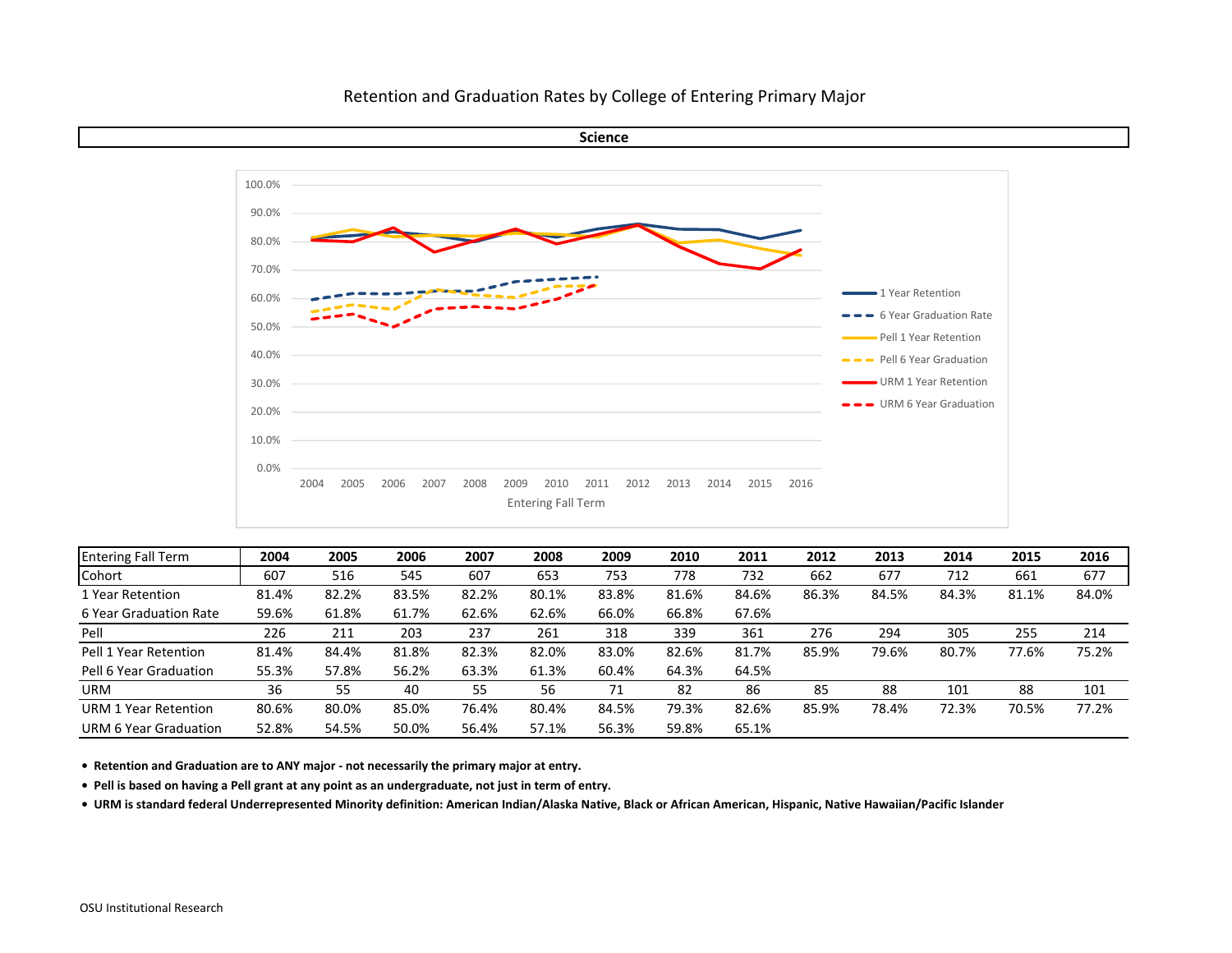



| <b>Entering Fall Term</b> | 2004  | 2005  | 2006  | 2007  | 2008  | 2009  | 2010  | 2011  | 2012  | 2013  | 2014  | 2015  | 2016  |
|---------------------------|-------|-------|-------|-------|-------|-------|-------|-------|-------|-------|-------|-------|-------|
| Cohort                    | 419   | 375   | 315   | 322   | 338   | 341   | 347   | 364   | 332   | 325   | 347   | 318   | 287   |
| 1 Year Retention          | 76.1% | 81.6% | 76.2% | 80.4% | 79.9% | 83.6% | 78.7% | 76.1% | 81.9% | 84.3% | 83.3% | 84.0% | 83.3% |
| 6 Year Graduation Rate    | 55.6% | 60.0% | 58.4% | 63.4% | 56.8% | 61.0% | 61.4% | 58.5% |       |       |       |       |       |
| Pell                      | 146   | 128   | 111   | 112   | 141   | 111   | 133   | 137   | 133   | 116   | 107   | 87    | 90    |
| Pell 1 Year Retention     | 74.7% | 83.6% | 76.6% | 83.0% | 83.7% | 84.7% | 78.9% | 76.6% | 75.9% | 81.9% | 81.3% | 78.2% | 74.4% |
| Pell 6 Year Graduation    | 49.3% | 58.6% | 50.5% | 57.1% | 56.0% | 56.8% | 51.9% | 58.4% |       |       |       |       |       |
| <b>URM</b>                | 39    | 46    | 30    | 44    | 38    | 42    | 34    | 44    | 37    | 42    | 42    | 42    | 60    |
| URM 1 Year Retention      | 71.8% | 80.4% | 66.7% | 86.4% | 84.2% | 76.2% | 73.5% | 72.7% | 81.1% | 81.0% | 88.1% | 81.0% | 73.3% |
| URM 6 Year Graduation     | 48.7% | 52.2% | 36.7% | 52.3% | 36.8% | 50.0% | 32.4% | 47.7% |       |       |       |       |       |

**• Retention and Graduation are to ANY major ‐ not necessarily the primary major at entry.**

Pell is based on having a Pell grant at any point as an undergraduate, not just in term of entry.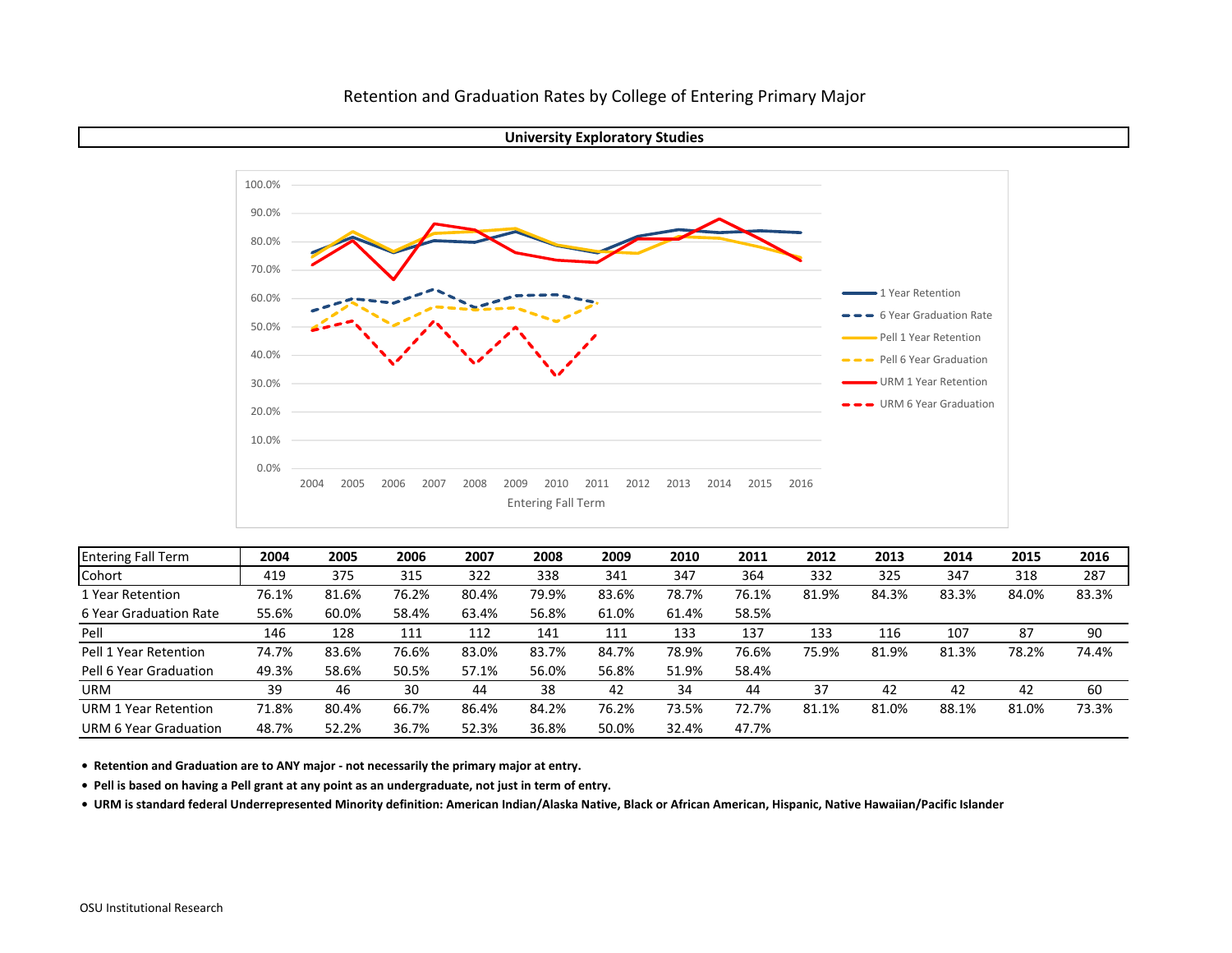#### Retention and Graduation Rates





| <b>Entering Fall Term</b> | 2004  | 2005   | 2006  | 2007   | 2008   | 2009  | 2010   | 2011   | 2012   | 2013   | 2014   | 2015   | 2016  |
|---------------------------|-------|--------|-------|--------|--------|-------|--------|--------|--------|--------|--------|--------|-------|
| Cohort                    | 111   | 89     | 62    | 87     | 112    | 116   | 178    | 190    | 213    | 201    | 295    | 251    | 349   |
| 1 Year Retention          | 95.5% | 94.4%  | 93.5% | 95.4%  | 88.4%  | 97.4% | 97.2%  | 98.9%  | 95.3%  | 96.5%  | 98.0%  | 95.2%  | 96.0% |
| 6 Year Graduation Rate    | 87.4% | 80.9%  | 83.9% | 93.1%  | 83.9%  | 93.1% | 88.8%  | 96.3%  |        |        |        |        |       |
| Pell                      | 30    | 21     | 12    | 25     | 25     | 34    | 45     | 46     | 52     | 46     | 65     | 46     | 47    |
| Pell 1 Year Retention     | 96.7% | 90.5%  | 91.7% | 96.0%  | 92.0%  | 94.1% | 100.0% | 100.0% | 96.2%  | 95.7%  | 96.9%  | 89.1%  | 89.4% |
| Pell 6 Year Graduation    | 76.7% | 66.7%  | 75.0% | 88.0%  | 84.0%  | 91.2% | 77.8%  | 95.7%  |        |        |        |        |       |
| <b>URM</b>                |       |        | 4     |        | b      | 0     | 8      | 9      |        | 12     | 20     | 15     | 26    |
| URM 1 Year Retention      |       | 100.0% | 75.0% | 80.0%  | 83.3%  |       | 100.0% | 100.0% | 100.0% | 100.0% | 100.0% | 100.0% | 96.2% |
| URM 6 Year Graduation     |       | 75.0%  | 75.0% | 100.0% | 100.0% |       | 100.0% | 88.9%  |        |        |        |        |       |

**• Based on Honors College identifier in first fall term**

**• These students are also counted in their respective college from the first fall term**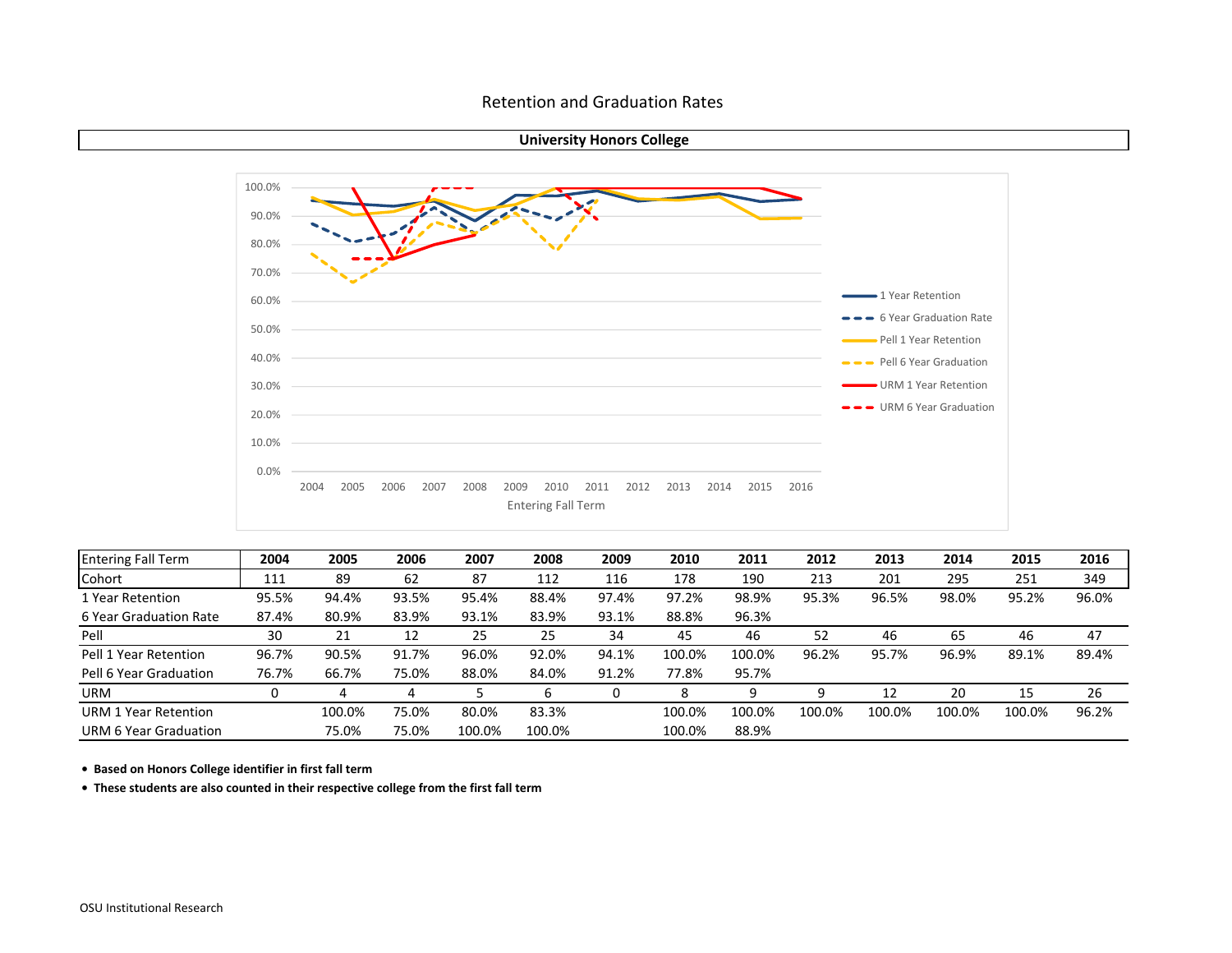#### Retention and Graduation Rates





| <b>Entering Fall Term</b> | 2004  | 2005  | 2006  | 2007  | 2008  | 2009  | 2010  | 2011  | 2012  | 2013  | 2014  | 2015  | 2016  |
|---------------------------|-------|-------|-------|-------|-------|-------|-------|-------|-------|-------|-------|-------|-------|
| Cohort                    | 145   | 126   | 112   | 152   | 120   | 180   | 153   | 141   | 107   | 166   | 141   | 128   | 164   |
| 1 Year Retention          | 85.5% | 85.7% | 83.9% | 81.6% | 91.7% | 86.7% | 87.6% | 83.7% | 87.9% | 83.7% | 86.5% | 87.5% | 86.6% |
| 6 Year Graduation Rate    | 60.7% | 65.1% | 58.0% | 54.6% | 60.0% | 58.3% | 62.7% | 56.0% |       |       |       |       |       |
| Pell                      | 44    | 32    | 31    | 36    | 38    | 47    | 45    | 42    | 31    | 46    | 33    | 34    | 37    |
| Pell 1 Year Retention     | 88.6% | 90.6% | 87.1% | 91.7% | 92.1% | 93.6% | 91.1% | 95.2% | 90.3% | 78.3% | 87.9% | 88.2% | 78.4% |
| Pell 6 Year Graduation    | 59.1% | 59.4% | 48.4% | 58.3% | 57.9% | 51.1% | 53.3% | 61.9% |       |       |       |       |       |
| <b>URM</b>                | 24    | 22    | 12    | 30    | 16    | 27    | 26    | 26    | 20    | 32    | 26    | 26    | 32    |
| URM 1 Year Retention      | 75.0% | 81.8% | 66.7% | 83.3% | 87.5% | 77.8% | 84.6% | 84.6% | 80.0% | 68.8% | 96.2% | 88.5% | 81.3% |
| URM 6 Year Graduation     | 54.2% | 59.1% | 25.0% | 50.0% | 43.8% | 29.6% | 53.8% | 46.2% |       |       |       |       |       |

**• Based on Athlete identifier in first fall term**

**• These students are also counted in their respective college from the first fall term**